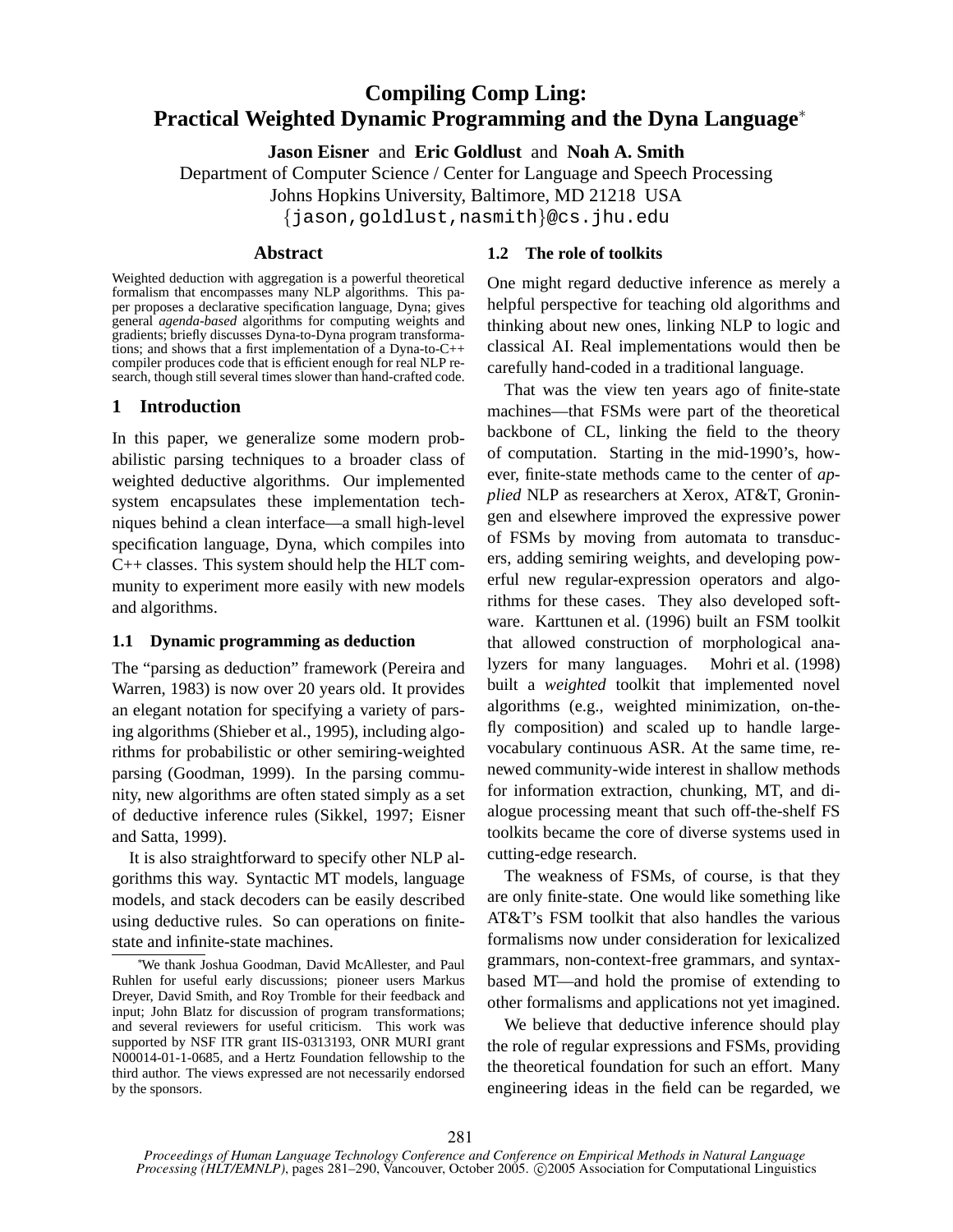```
2. constit(X, I, K) += rewrite(X, W) * word(W, I, K). % a constituent is either a word ...
```
3. constit(X,I,K) += **rewrite(X,Y,Z)** \* constit(Y,I,J) \* constit(Z,J,K). % ... or a combination of two adjacent subconstituents

1. :- double item=0. % declares that all item values are doubles, default is 0

4. goal += constit("s",0,N) whenever ?**ends at(N).** % a parse is any s constituent that covers the input string

Figure 1: A probabilistic CKY parser written in Dyna. Axioms are in boldface.

believe, as ideas for how to specify, transform, or compile systems of inference rules.

### **2 A Language for Deductive Systems**

Any toolkit needs an interface. For example, FS toolkits offer a regular expression language. We propose a simple but Turing-complete language, Dyna, for specifying weighted deductive-inference algorithms. We illustrate it here by example; see http://dyna.org for more details and a tutorial.

The short Dyna program in Fig. 1 expresses the inside algorithm for PCFGs (i.e., the probabilistic generalization of CKY recognition). Its 3 **inference rules** schematically specify many *equations*, over an arbitrary number of unknowns. This is possible bcause the unknowns (**items**) have *structured names* (**terms**) such as constit("s",0,3). They resemble typed variables in a C program, but we use **variable** instead to refer to the capitalized identifiers X, I, K, . . . in lines 2–4. Each rule gives a **consequent** on the left-hand side of the  $+=$ , which can be built by combining the **antecedents** on the right-hand side.<sup>1</sup>

Lines 2–4 are equational schemas that specify how to compute the value of items such as constit("s",0,3) from the values of other items. Using the summation operator  $+=$ , lines 2– 3 say that for any  $X$ ,  $I$ , and  $K$ , constit $(X, I, K)$ is defined by summing over the remaining variables, as  $\sum_{\mathsf{Y},\mathsf{Z},\mathsf{J}}$  rewrite(X,Y,Z)\*constit(Y,I,J)\*constit(Z,J,K).  $\;\;\;\text{For}$  $\sum_{W}$  rewrite(X,W)\*word(W,I,K) + example, constit("s",0,3) is a sum of quantities such as rewrite("s", "np", "vp")\*constit("np",0,1)\*constit("vp",1,3). The whenever operator in line 4 specifies a **side condition** that restricts the set of expressions in the sum (i.e., only when N is the sentence length).

To fully define the system of equations, nondefault values (in this case, non-zero values) should be **asserted** for some **axioms** at runtime. (Axioms, shown in bold in Fig. 1, are items that never appear as a consequent.) If the PCFG contains a rewrite rule  $np \rightarrow$  Mary with probability  $p(Mary \mid np)=0.005$ , the user should assert that rewrite("np", "Mary") has value 0.005. If the input is *John loves Mary*, values of 1 should be asserted for word("John",0,1), word("loves",1,2), word("Mary",2,3), and ends at(3).

Given the axioms as base cases, the equations in Fig. 1 enable deduction of values for other items. The value of the **theorem** constit("s",0,3) will be the inside probability  $\beta$ <sub>S</sub> $(0,3)$ ,<sup>2</sup> and the value of goal will be the total probability of all parses.

If one replaces  $+=$  by max= throughout, then constit("s",0,3) will accumulate the maximum rather than the sum of these quantities, and goal will accumulate the probability of the *best* parse.

With different input, the same program carries out lattice parsing. Simply assert axioms that correspond to (weighted) lattice arcs, such as word("John",17,50), where 17 and 50 are arbitrary terms denoting states in the lattice. It is also quite straightforward to lexicalize the nonterminals or extend to synchronous grammars.

A related context-free parsing strategy, shown in Fig. 2, is Earley's algorithm. These equations illustrate nested terms such as lists. The side condition in line 2 prevents building any constituent until one has built a left context that calls for it.

### **3 Relation to Previous Work**

There is a large relevant literature. Some of the wellknown CL papers, notably Goodman (1999), were already mentioned in section 1.1. Our project has three main points of difference from these.

First, we provide an efficient, scalable, opensource implementation, in the form of a compiler from Dyna to C++ classes. (Related work is in  $\S$ 7.2.) The C++ classes are efficient and easy to use, with statements such as c[rewrite("np",2,3)]=0.005 to assert axiom values into a chart named c (i.e., a deduc-

<sup>&</sup>lt;sup>1</sup>Much of our notation and terminology comes from logic programming: term, variable, inference rule, antecedent/consequent, assert/retract, axiom/theorem.

 $2$ That is, the probability that  $s$  would stochastically rewrite to the first three words of the input. If this can happen in more than one way, the probability sums over multiple derivations.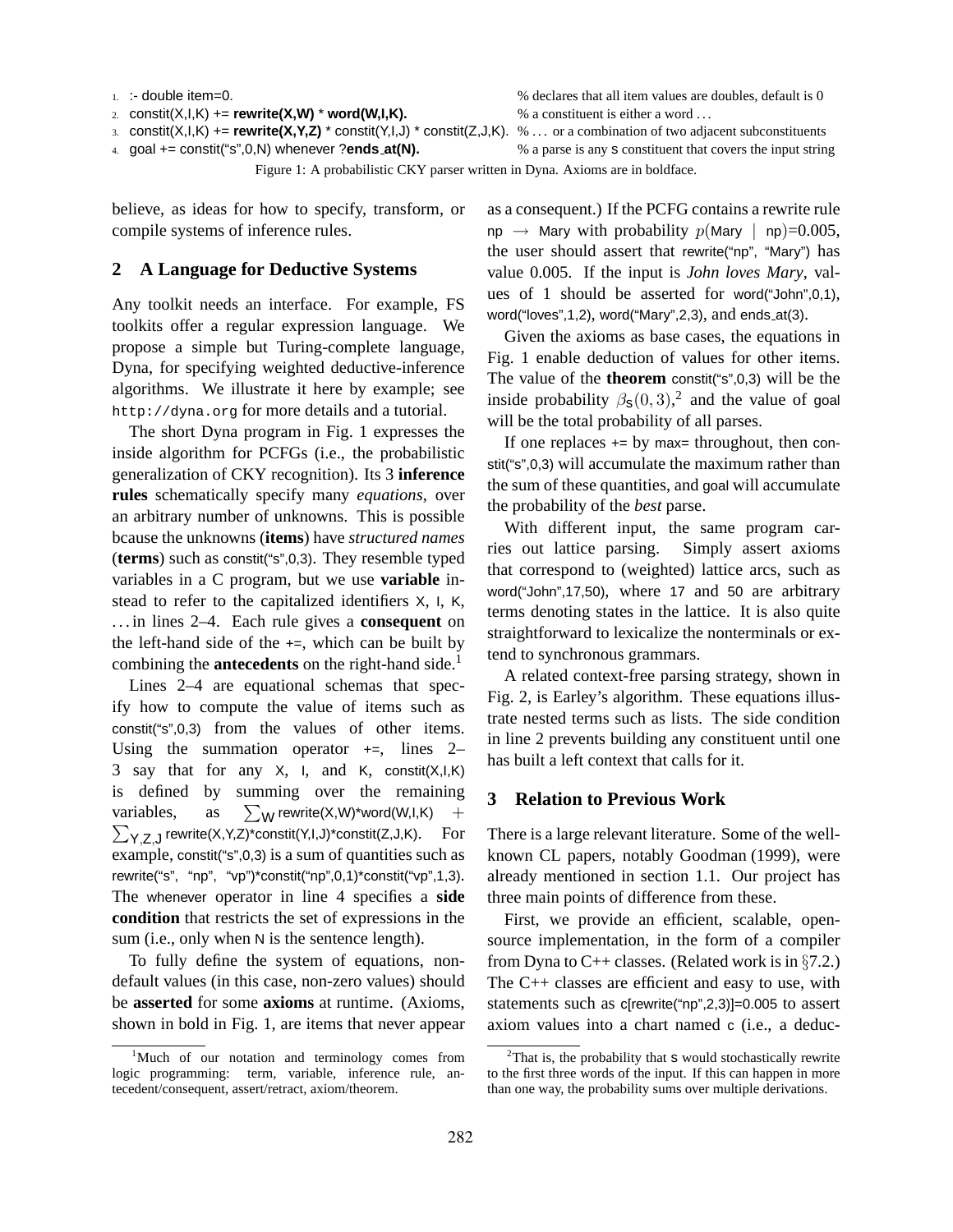| 1. $need("s",0) = 1$ .                                                                      |                                                                 | % begin by looking for an <b>s</b> that starts at position 0 |
|---------------------------------------------------------------------------------------------|-----------------------------------------------------------------|--------------------------------------------------------------|
| 2. constit(Nonterm/Needed, I, I) += rewrite(Nonterm, Needed) whenever ?need(Nonterm, I).    |                                                                 | % traditional <b>predict</b> step                            |
| 3. constit(Nonterm/Needed,I,K) += constit(Nonterm/cons(W,Needed),I,J) * word(W,J,K).        |                                                                 | % traditional <b>scan</b> step                               |
| 4. constit(Nonterm/Needed,I,K) += constit(Nonterm,cons(X,Needed),I,J) * constit(X/nil,J,K). |                                                                 | % traditional <b>complete</b> step                           |
| 5. goal $+=$ constit("s"/nil,0,N) whenever ?ends_at(N).                                     | % we want a complete <b>s</b> constituent covering the sentence |                                                              |
| 6. need(Nonterm, J) += constit( $\angle$ /cons(Nonterm, $\Box$ ), $\Box$ , J).              | % Note: underscore matches anything (anonymous wildcard)        |                                                              |

Figure 2: An Earley parser that recovers inside probabilities (Earley, 1970; Stolcke, 1995). The rule  $np \rightarrow det n$  should be encoded as the axiom rewrite("np",cons("det",cons("n",nil))), a nested term. "np"/Needed is the label of a partial np constituent that is still missing the *list* of subconstituents in Needed. need("np",3) is derived if some partial constituent seeks an np subconstituent starting at position 3. As in Fig. 1, lattice parsing comes for free, as does training.

tive database) and expressions like c[goal] to extract the values of the resulting theorems, which are computed as needed. The C++ classes also give access to the proof forest (e.g., the forest of parse trees), and integrate with parameter optimization code.

Second, we fully generalize the agenda-based strategy of Shieber et al. (1995) to the weighted case—in particular supporting a *prioritized* agenda. That allows probabilities to guide the search for the best parse(s), a crucial technique in state-of-theart context-free parsers.<sup>3</sup> We also give a "reverse" agenda algorithm to compute gradients or outside probabilities for parameter estimation.

Third, regarding weights, the Dyna language is designed to express systems of arbitrary, heterogeneous equations over item values. In previous work such as (Goodman, 1999; Nederhof, 2003), one only specifies the inference rules as unweighted Horn clauses, and then weights are added automatically in a standard way: all values have the same type W, and all rules transform to equations of the form  $c \oplus a_1 \otimes a_2 \otimes \cdots \otimes a_k$ , where  $\oplus$  and  $\otimes$ give W the structure of a semiring.<sup>4</sup> In Dyna one writes these equations explicitly in place of Horn clauses (Fig. 1). Accordingly, *heterogeneous* Dyna programs, to be supported soon by our compiler, will allow items of different types to have values of different types, computed by different aggregation operations over arbitrary right-hand-side expressions. This allows specification of a wider class of algorithms from NLP and elsewhere (e.g., minimum expected loss decoding, smoothing formulas, neural networks, game tree analysis, and constraint programming). Although §4 and §5 have space to present only techniques for the semiring case, these can be generalized.

Our approach may be most closely related to deductive databases, which even in their heyday were apparently ignored by the CL community (except for Minnen, 1996). Deductive database systems permit inference rules that can derive new database facts from old ones.<sup>5</sup> They are essentially declarative logic programming languages (with restrictions or extensions) that are—or could be—implemented using efficient database techniques. Some implemented deductive databases such as CORAL (Ramakrishnan et al., 1994) and LOLA (Zukowski and Freitag, 1997) support aggregation (as in Dyna's +=, log+=, max=, . . . ), although only "stratified" forms of it that exclude unary CFG rule cycles.<sup>6</sup> Ross and Sagiv (1992) (and in a more restricted way, Kifer and Subrahmanian, 1992) come closest to our notion of attaching aggregable values to terms.

Among deductive or other database systems, Dyna is perhaps unusual in that its goal is not to support transactional databases or *ad hoc* queries, but rather to serve as an abstract layer for specifying an algorithm, such as a dynamic programming (DP) algorithm. Thus, the Dyna program already implicitly or explicitly specifies all queries that will be needed. This allows compilation into a hard-coded C++ implementation. The compiler's job is to support these queries by laying out and indexing the database re-

<sup>&</sup>lt;sup>3</sup>Previous treatments of weighted deduction have used an agenda only for an unweighted parsing phase (Goodman, 1999) or for finding the single best parse (Nederhof, 2003). Our algorithm works in arbitrary semirings, including non-idempotent ones, taking care to avoid double-counting of weights and to handle side conditions.

 ${}^{4}$ E.g., the inside algorithm in Fig. 1 falls into Goodman's framework, with  $\langle W, \overline{\oplus}, \otimes \rangle = \langle \mathbb{R}_{\geq 0}, +, \ast \rangle$ —the PLUSTIMES semiring. Because  $\otimes$  distributes over  $\oplus$  in a semiring, computing goal is equivalent to an aggregation over many separate parse trees. That is not the case for heterogeneous programs.

<sup>5</sup>Often they use some variant of the *unweighted* agendabased algorithm, which is known in that community as "seminaive bottom-up evaluation."

 $6$ An unweighted parser was implemented in an earlier version of LOLA (Specht and Freitag, 1995).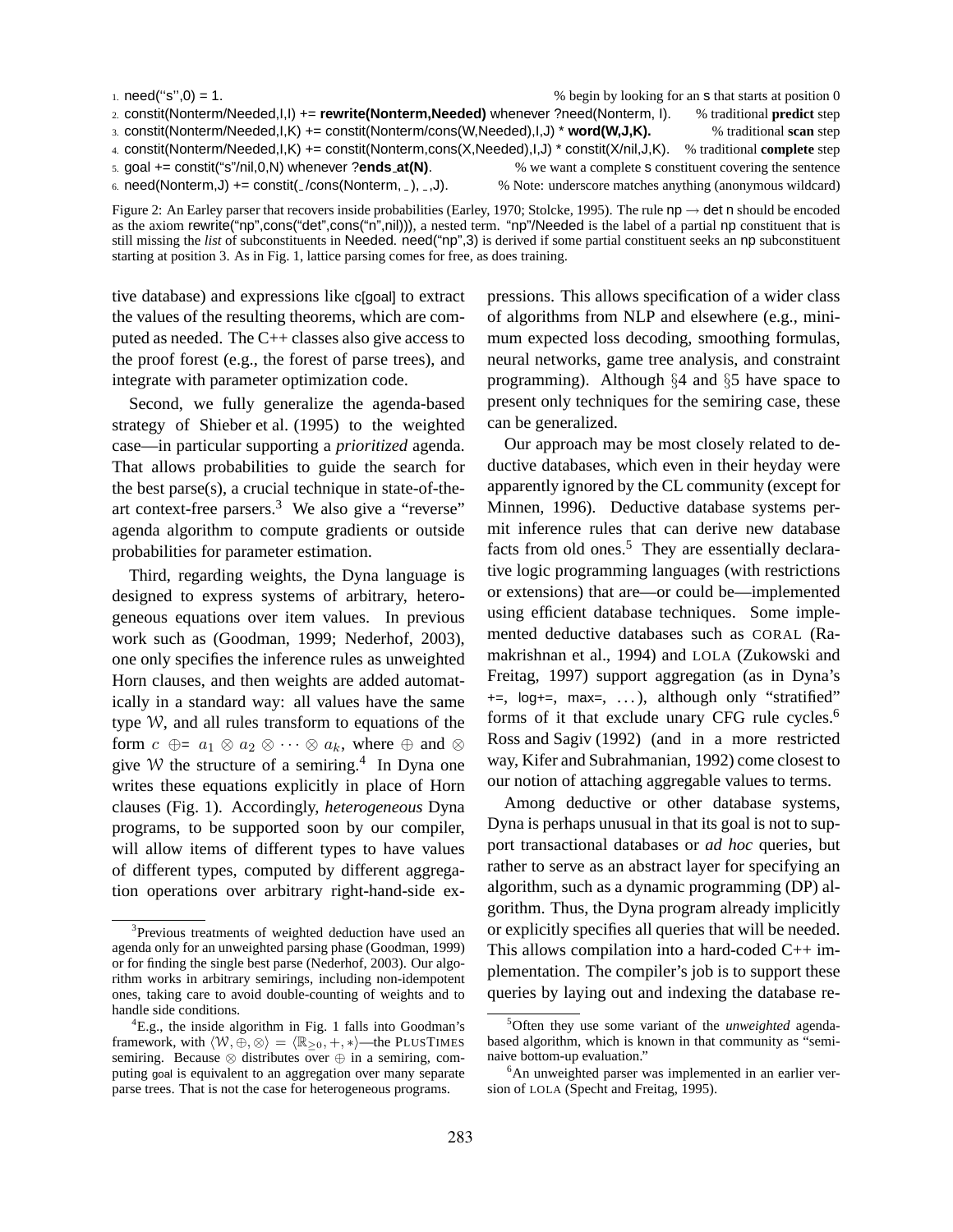lations in memory<sup>7</sup> in a way that resembles handdesigned data structures for the algorithm in question. The compiler has many choices to make here; we ultimately hope to implement feedback-directed optimization, using profiled sample runs on typical data. For example, a sparse grammar should lead to different strategies than a dense one.

### **4 Computing Theorem Values**

Fig. 1 specifies a set of equations but not how to solve them. Any declarative specification language must be backed up by a solver for the class of specifiable problems. In our continuing work to develop a range of compiler strategies for arbitrary Dyna programs, we have been inspired by the CL community's experience in building efficient parsers.

In this paper and in our current implementation, we give only the algorithms for what we call *weighted dynamic programs*, in which all axioms and theorems are variable-free. This means that a consequent may only contain variables that already appear elsewhere in the rule. We further restrict to semiring-weighted programs as in (Goodman, 1999). But with a few more tricks not given here, the algorithms can be generalized to a wider class of heterogeneous weighted logic programs.<sup>8</sup>

#### **4.1 Desired properties**

Computation is triggered when the user requests the value of one or more particular items, such as goal. Our algorithm must have several properties in order to substitute for manually written code.

**Soundness.** The algorithm cannot be guaranteed to terminate (since it is possible to write arbitrary Turing machines in Dyna). However, if it does terminate, it should return values from a valid model of the program, i.e., values that simultaneously satisfy all the equations expressed by the program.

**Reasonable completeness.** The computation should indeed terminate for programs of interest to the NLP community, such as parsing under a probabilistic grammar—even if the grammar has

- 1. **for** each axiom a, set *agenda*[a] := value of axiom a
- 2. **while** there is an item a with  $a$ *genda*[a]  $\neq$  **0**
- 3. (\* remove an item from the agenda and move its value to the chart \*) 4. choose such an a
- 5.  $\Delta := \text{agenda}[a]; \text{agenda}[a] := \mathbf{0}$
- 6. *old* := *chart*[a]; *chart*[a] := *chart*[a]  $\oplus \Delta$
- 7. **if**  $charf[a] \neq old$  (\* only propagate actual changes \*)
- 8. (\* compute new resulting updates and place them on the agenda \*)
- 9. **for** each inference rule " $c \oplus a_1 \otimes a_2 \otimes \cdots \otimes a_k$ "

$$
10. \hspace{1.5cm} \textbf{for } i \text{ from } 1 \text{ to } k
$$

11. **for** each way of instantiating the rule's variables such that  $a_i = a$ 

12. 
$$
agenda[c] \oplus = \bigotimes_{j=1}^{k} \begin{cases} old & \text{if } j < i \text{ and } \\ \Delta & \text{if } j = i \\ chart[a_j] \text{ otherwise} \end{cases}
$$

(\* can skip this line if any multiplicand is  $0$  \*)

 $a_j = a$ 

Figure 3: Weighted agenda-based deduction in a semiring, without side conditions (see text).

left recursion, unary rule cycles, or  $\epsilon$ -productions. This appears to rule out pure top-down ("backwardchaining") approaches.

**Efficiency.** Returning the value of goal should do only as much computation as necessary. To return goal, one may not need to compute the values of *all* items.<sup>9</sup> In particular, finding the best parse should not require finding all parses (in contrast to Goodman (1999) and Zhou and Sato (2003)). Approximation techniques such as pruning and bestfirst search must also be supported for practicality.

### **4.2 The agenda algorithm**

Our basic algorithm (Fig. 3) is a weighted agendabased algorithm that works only with rules of the form  $c \oplus a_1 \otimes a_2 \otimes \cdots \otimes a_k$ .  $\otimes$  must distribute over  $\oplus$ . Further, the default value for items (line 1 of Fig. 1) must be the semiring's zero element, denoted  $0.10$ 

Agenda-based deduction maintains two indexed data structures: the **agenda** and the **chart**. *chart*[a] stores the current value of item a. The agenda holds future work that arises from assertions or from previous changes to the chart: *agenda*[a] stores an incremental update to be added (using ⊕) to *chart*[a] in future. If *chart*[a] or *agenda*[a] is not stored, it is

<sup>&</sup>lt;sup>7</sup>Some relations might be left unmaterialized and computed on demand, with optional memoization and flushing of memos.

<sup>8</sup>Heterogeneous programs may propagate non-additive updates, which arbitrarily modify one of the inputs to an aggregation. Non-dynamic programs require non-ground items in the chart, complicating both storage and queries against the chart.

<sup>&</sup>lt;sup>9</sup>This also affects completeness, as it sometimes enables the computation of goal to terminate even if the program as a whole contains some irrelevant non-terminating computation. Even in practical cases, the runtime of computing all items is often prohibitive, e.g., proportional to  $n^6$  or worse for a dense treeadjoining grammar or synchronous grammar.

<sup>&</sup>lt;sup>10</sup>It satisfies  $x \oplus \mathbf{0} = x, x \otimes \mathbf{0} = \mathbf{0}$  for all x. Also, this algorithm requires ⊗ to distribute over ⊕. Dyna's semantics requires ⊕ to be associative and commutative.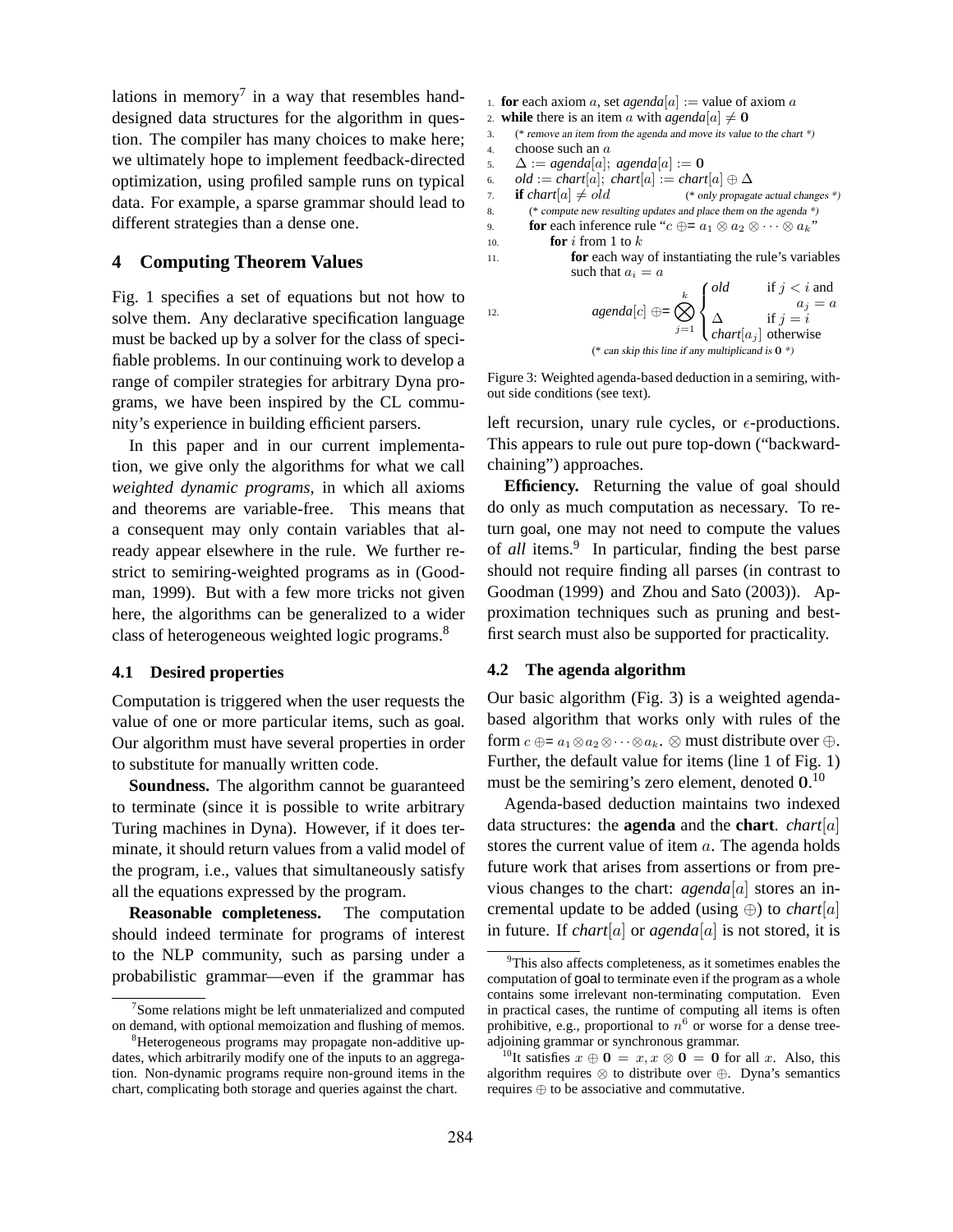taken to be the default 0.

When item  $a$  is removed from the agenda, its chart weight is updated by the increment value. This change is then propagated to other items  $c$ , via rules of the form  $c \oplus = \cdots$  with a on the right-hand-side. The resulting changes to  $c$  are placed back on the agenda and carried out only later.

The unweighted agenda-based algorithm (Shieber et al., 1995) may be regarded as the case where  $\langle W, \oplus, \otimes \rangle = \langle \{T, F\}, \vee, \wedge \rangle$ . It has previously been generalized (Nederhof, 2003) to the case  $\langle W, \oplus, \otimes \rangle = \langle \mathbb{R}_{\geq 0}, \max, +\rangle$ . In Fig. 3, we make the natural further generalization to any semiring.

How is this a further generalization? Since  $\oplus$  (unlike  $\vee$  and max) might not be idempotent, we must take care to avoid erroneous double-counting if the antecedent a combines with, or produces, another copy of itself.<sup>11</sup> For instance, if the input contains  $\epsilon$ words, line 2 of Fig. 1 may get instantiated as constit("np",5,5) += rewrite("np","np","np") \* constit("np",5,5) \* constit("np",5,5). This is why we save the old values of *agenda*[a] and *chart*[a] as  $\Delta$  and *old*, and why line 12 is complex.

### **4.3 Side conditions**

We now extend Fig. 3 to handle Dyna's side conditions, i.e., rules of the form  $c \oplus$  = expression whenever boolean-expression. We discuss only the simple side conditions treated in previous literature, which we write as  $c \oplus$ =  $a_1{\otimes} a_2{\otimes}\cdots{\otimes} a_{k'}$  whenever  $\overline{?b_{k'+1}}$  &  $\cdots$  &  $\overline{?b_k}.$ Here,  $2b_i$  is true or false according to whether there exists an *unweighted* proof of  $b_i$ .

Again, what is new here? Nederhof (2003) considers only max= with a uniform-cost agenda discipline (see §4.5), which guarantees that no item will be removed more than once from the agenda. We wish to support other cases, so we must take care that a second update to  $a_i$  will not retrigger rules of which  $a_i$  is a side condition.

For simplicity, let us reformulate the above rule as  $c \oplus a_1 \otimes a_2 \otimes \cdots \otimes a_{k'} \otimes ?b_{k'+1} \otimes \cdots \otimes ?b_k$ , where  $2b_i$  is now treated as having value 0 or 1 (the identity for ⊗) rather than false or true respectively.

We may now use Fig. 3, but now any  $a_j$  might have the form  $?b_j$ . Then in line 12, *chart*[a<sub>j</sub>] will be *chart*[ $2b_i$ ], which is defined as 1 or 0 according to whether *chart* $[b_i]$  is stored (i.e., whether  $b_i$  has been derived). Also, if  $a_i = ?a$  at line 11 (rather than  $a_i = a$ ), then  $\Delta$  in line 12 is replaced by  $\Delta$ ?, where we have set  $\Delta$ ? := *chart*[?*a*] at line 5.

#### **4.4 Convergence**

Whether the agenda algorithm halts depends on the Dyna program and the input. Like any other Turingcomplete language, Dyna gives you enough freedom to write undesirable programs.

Most NLP algorithms do terminate, of course, and this remains true under the agenda algorithm. For typical algorithms, only finitely many different items (theorems) can be derived from a given finite input (set of axioms).<sup>12</sup> This ensures termination if one is doing unweighted deduction with  $\langle W, \oplus, \otimes \rangle = \langle \{T, F\}, \vee, \wedge \rangle$ , since the test at line 7 ensures that no item is processed more than once.<sup>13</sup>

The same test ensures termination if one is searching for the best proof or parse with (say)  $\langle W, \oplus, \otimes \rangle = \langle \mathbb{R}_{\geq 0}, \min, +\rangle$ , where values are negated log probabilities. Positive-weight cycles will not affect the min. (Negative-weight cycles, however, would correctly cause the computation to diverge; these do not arise with probabilities.)

If one is using  $\langle W, \oplus, \otimes \rangle = \langle \mathbb{R}_{\geq 0}, +, * \rangle$  to compute the total weight of all proofs or parses, as in the inside algorithm, then Dyna must solve a system of nonlinear equations. The agenda algorithm does this by iterative approximation (propagating updates around any cycles in the proof graph until numerical convergence), essentially as suggested by Stolcke (1995) for the case of Earley's algorithm.<sup>14</sup> Again, the computation may diverge.

<sup>&</sup>lt;sup>11</sup>An agenda update that increases x by 0.3 will increase  $r *$  $x * x$  by  $r * (0.6x + 0.09)$ . Hence, the rule  $x \leftrightarrow r * x$  must propagate a new increase of that size to  $x$ , via the agenda.

<sup>&</sup>lt;sup>12</sup>This holds for all Datalog programs, for instance.

<sup>&</sup>lt;sup>13</sup>This argument does not hold if Dyna is used to express programs outside the semiring. In particular, one can write instances of SAT and other NP-hard constraint satisfaction problems by using cyclic rules *with negation* over finitely many boolean-valued items (Niemelä, 1998). Here the agenda algorithm can end up flipping values forever between false and true; a more general solver would have to be called in order to find a stable model of a SAT problem's equations.

<sup>&</sup>lt;sup>14</sup>Still assuming the number of items is finite, one could in principle materialize the system of equations and call a dedicated numerical solver. In some special cases only a linear solver is needed: e.g., for unary rule cycles (Stolcke, 1995), or  $\epsilon$ -cycles in FSMs (Eisner, 2002).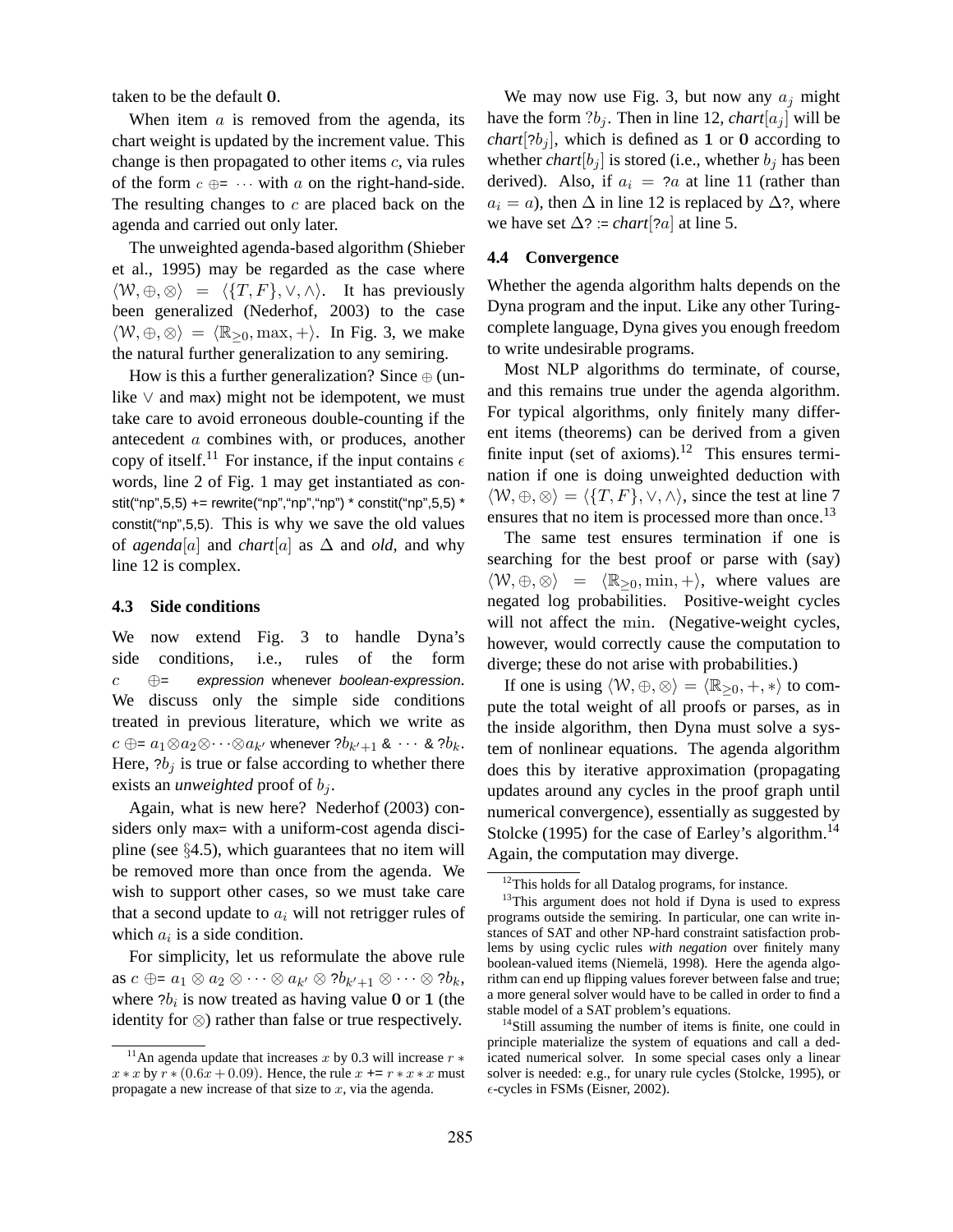One can declare the conditions under which items of a particular type (constit or goal) should be treated as having converged. Then asking for the value of goal will run the agenda algorithm not until the agenda is empty, but only until *chart*[goal] has converged by this criterion.

### **4.5 Prioritization**

The order in which items are chosen at line 4 does not affect the soundness of the agenda algorithm, but can greatly affect its speed. We implement the agenda as a priority queue whose priority function may be specified by the user.<sup>15</sup>

Charniak et al. (1998) and Caraballo and Charniak (1998) showed that, when seeking the best parse (using min= or max=), *best-first* parsing can be extremely effective. Klein and Manning (2003a) went on to describe admissible heuristics and an A\* framework for parsing. For A\* in our general framework, the priority of item  $a$  should be an estimate of the value of the best proof of goal that uses  $a$ . (This non-standard formulation is carefully chosen.<sup>16</sup>) If so, goal is guaranteed to converge the very first time it is selected from the priority-queue agenda.

Prioritizing "good" items first can also be useful in other circumstances. The inside-outside training algorithm requires one to find all parses, but finding the high-probability parses first allows one to ignore the rest by "early stopping."

In all these schemes (even  $A^*$ ), processing promising items as soon as possible risks having to reprocess them if their values change later. Thus, this strategy should be balanced against the "topological sort" strategy of waiting to process an item until its value has (probably) converged.<sup>17</sup> Ultimately we hope to *learn* priority functions that effectively balance these two strategies (especially in the context of early stopping).

### **4.6 Matching, indexing, and interning**

The crucial work in Fig. 3 occurs in the iteration over instantiated rules at lines 9–11. In practice, we restructure this triply nested loop as follows, where each line retains the variable bindings that result from the unification in the previous line:

| 9.  | for each antecedent pattern $a_i$ that appears in some             |
|-----|--------------------------------------------------------------------|
|     | program rule $r$ and unifies with $a$                              |
| 10. | for each way of simultaneously unifying $r$ 's remain-             |
|     | ing antecedent patterns $a_1, \ldots a_{i-1}, a_{i+1}, \ldots a_k$ |
|     | with items that may have non-0 value in the chart                  |
| 11. | construct r's consequent $c$ (* all vars are bound *)              |
|     |                                                                    |

Our implementation of line 9 tests  $a$  against all of the antecedent patterns at once, using a tree of simple "if" tests (generated by the Dyna-to- $C_{++}$  compiler) to share work across patterns. As an example,  $a =$ constit("np",3,8) will match two antecedents at line 3 of Fig. 1, but will fail to match in line 4. Because  $a$  is variable-free (for DPs), a full unification algorithm is not necessary, even though an antecedent pattern can contain repeated variables and nested subterms.

Line 10 rapidly looks up the rule's other antecedents using *indices* that are automatically maintained on the chart. For example, once constit("np",4,8) has matched antecedent 2 of line 3 of Fig. 1, the compiled code consults a maintained list of the chart constituents that start at position 8  $(i.e.,$  items of the form constit $(Z, 8, K)$  that have already been derived). Suppose one of these is constit("vp",8,15): then the code finds the rule's remaining antecedent by consulting a list of items of the form rewrite $(X, \text{``np''}, \text{``vp''}).$  That leads it to construct consequents such as constit("s",4,15) at line 11.

By default, equal terms are represented by equal pointers. While this means terms must be "interned" when constructed (requiring hash lookup), it enforces structure-sharing and allows any term to be rapidly copied, hashed, or equality-tested without dereferencing the pointer.<sup>18</sup>

Each of the above paragraphs conceals many decisions that affect runtime. This presents future opportunities for feedback-directed optimization, where profiled runs on typical data influence the compiler.

 $15$ At present by writing a C++ function; ultimately within Dyna, by defining items such as priority(constit("s",0,3)).

 $16$ It is correct for proofs that incorporate two copies of  $a$ 's value, or—more important—no copies of  $a$ 's value because  $a$  is a side condition. Thus, it recognizes that a low-probability item must have *high* priority if it could be used as a side condition in a higher-probability parse (though this cannot happen for the side conditions derived by the magic templates transformation (§6)). Note also that a's own value (Nederhof, 2003) might not be an optimistic estimate, if negative weights are present.

 $17$ In parsing, for example, one often processes narrower constituents before wider ones. But such strategies do not always exist, or break down in the presence of unary rule cycles, or cannot be automatically found. Goodman's (1999) strategy of building all items and sorting them before computing any weights is wise only if one genuinely wants to build all items.

<sup>&</sup>lt;sup>18</sup>The compiled code provides garbage collection on the terms; this is important when running over large datasets.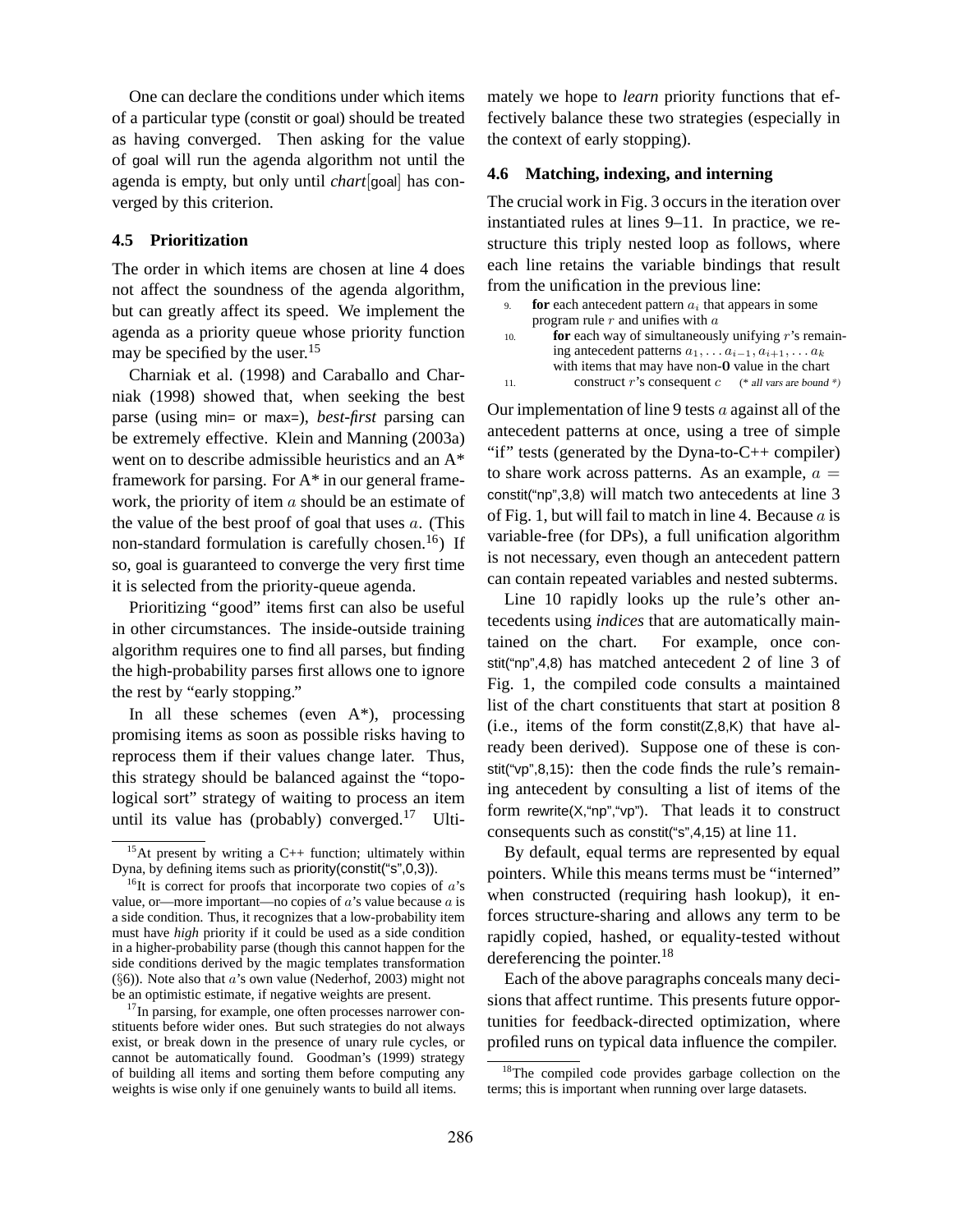### **5 Computing Gradients**

The value of goal is a *function* of the axioms' values. If the function is differentiable, we may want to get its gradient with respect to its parameters (the axiom values), to aid in numerically optimizing it.

### **5.1 Gradients by symbolic differentiation**

The gradient computation can be derived from the original by a program transformation. For each item  $\alpha$  in the original program—in particular, for each axiom—the new program will also compute a new item g(a), whose value is  $\partial$ goal $/\partial a$ .

Thus, given weighted axioms, the new program computes both goal and  $\nabla$  goal. An optimization algorithm such as conjugate gradient can use this information to tune the axiom weights to maximize goal. An alternative is the EM algorithm (Dempster et al., 1977) for probabilistic generative models such as PCFGs. Luckily the same program serves, since for such models, the E count (expected count) of an item a can be found as  $a \cdot g(a)/g$ oal. In other words, the inside-outside algorithm has the same structure as computing the function and its gradient.

The GRADIENT transformation is simple. For example,<sup>19</sup> given a rule  $c \leftarrow a_1 * a_2 * \cdots *$  $a_{k'}$  whenever  $?b_{k'+1}$  &  $\cdots$  &  $?b_k,$  we add a new rule  $g(a_i)$  +=  $g(c) * a_1 * \cdots * a_{i-1} * a_{i+1} * \cdots *$  $a_{k'}$  whenever  $a_i$ , for each  $i = 1, 2, ..., k'$ . (The original rule remains, since we need inside values to compute outside values.) This strategy for computing the gradient ∂goal/∂a via the chain rule is an example of automatic differentiation in the reverse mode (Griewank and Corliss, 1991), known in the neural network community as back-propagation.

#### **5.2 Gradients by back-propagation**

However, what if goal might be computed only approximately, by early stopping before convergence  $(\S4.5)$ ? To avoid confusing the optimizer, we want the *exact* gradient of the *approximate* function.

To do this, we "unwind" the computation of goal, *undoing* the value updates while building up the gradient values. The idea is to differentiate an "unrolled" version of the original computation (Williams and Zipser, 1989), in which an item at

```
1. for each a, gchart[a] := 0 and gagenda[a] := 0(* respectively hold ∂goal/∂chart[a] and ∂goal/∂agenda[a] *)
2. gchart[goal] := 1
3. for each \langle a, \Delta, old \rangle triple that was considered at line 8
  of Fig. 3, but in the reverse order (* ∆ is agenda[a] *)
4. Γ := gchart[a] (* will accumulate gagenda[a] here *)
5. for each inference rule "c \leftrightarrow a_1 * a_2 * \cdots * a_k"
```

```
6. for i from 1 to k
```
7. **for** each way of instantiating the rule's variables such that  $a_i = a$ 

```
8. for h from 1 to k such that a_h is not a side cond.
                    (* find ∂goal/∂agenda[c] · ∂agenda[c]/∂(ah factor) *)
9. \gamma := \prod^kj=1\intgagenda[c] if j = h\int\begin{cases} \Delta & \text{if } j \neq h \text{ and} \\ \text{chart}[a_j] & \text{otherwise} \end{cases}old if j \neq h and j < iand a_i = a\Delta if j \neq h and j = i10. if h \neq i then gchart[a_h] += \gamma11. if h \leq i and a_h = a then \Gamma += \gamma12. gagenda[a] := Γ
13. char[a] := old
```
14. **return** *gagenda*[a] for each axiom a

Figure 4: An efficient algorithm for computing ∇goal (even when goal is an early-stopping approximation), specialized to the case  $\langle W, \oplus, \otimes \rangle = \langle \mathbb{R}, +, * \rangle$ . The proof is suppressed for lack of space.

time  $t$  is considered to be a different variable (possibly with different value) than the same item at time  $t + 1$ . The reverse pass must recover earlier values. Our somewhat tricky algorithm is shown in Fig. 4.

At line 3, a stack is needed to remember the sequence of  $\langle a, old, \Delta \rangle$  triples from the original computation.<sup>20</sup> It is a more efficient version of the "tape" usually used in automatic differentiation. For example, it uses  $O(n^2)$  rather than  $O(n^3)$  space for the CKY algorithm. The trick is that Fig. 3 does not record all its computations, but only its sequence of items. Fig. 4 then re-runs the inference rules to reconstruct the computations in an acceptable order.

This method is a generalization of Eisner's (2001) prioritized forward-backward algorithm for infinitestate machines. As Eisner (2001) pointed out, the tape created on the first forward pass can also be used to speed up later passes (i.e., after the numerical optimizer has adjusted the axiom weights). $^{21}$ 

<sup>&</sup>lt;sup>19</sup>More generally,  $g(a_i) = \partial g \cdot \partial a_i = \sum_c \partial g \cdot \partial a^i/\partial c$ .  $\partial c/\partial a_i = \sum_c \mathsf{g}(c) \cdot \partial c/\partial a_i$  by the chain rule.

<sup>&</sup>lt;sup>20</sup>If one is willing to risk floating-point error, then one can store only  $\langle a, old \rangle$  on the stack and recover  $\Delta$  as *chart*[a] – *old*. Also, *agenda*[a] and *gagenda*[a] can be stored in the same location, as they are only used during the forward and the backward pass, respectively.

<sup>&</sup>lt;sup>21</sup>In brief, a later forward pass that chooses  $a$  at Fig. 3, line 4 according to the recorded tape order (1) is faster than using a priority queue, (2) avoids ordering-related discontinuities in the objective function as the axiom weights change, (3) can prune by skipping useless updates  $\alpha$  that scarcely affected goal (e.g.,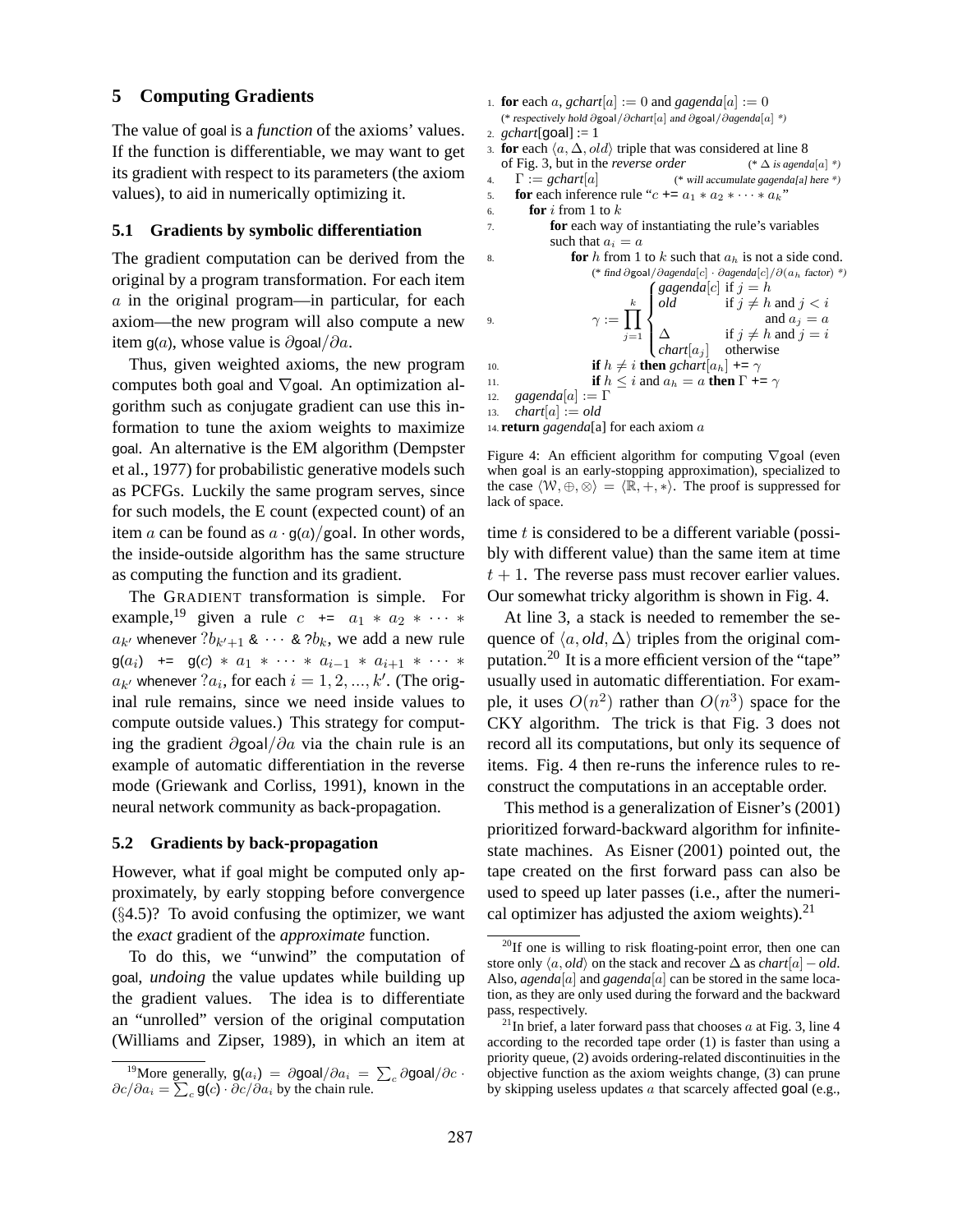#### **5.3 Parameter estimation**

To support parameter training using these gradients, our implementation of Dyna includes a training module, DynaMITE. DynaMITE supports the EM algorithm (and many variants), supervised and unsupervised training of log-linear ("maximum entropy") models using quasi-Newton methods, and smoothing-parameter tuning on development data. As an object-oriented  $C_{++}$  library, it also facilitates rapid implementation of new estimation techniques (Smith and Eisner, 2004; Smith and Eisner, 2005).

### **6 Program Transformations**

Another interest of Dyna is that its high-level specifications can be manipulated by mechanical sourceto-source program transformations. This makes it possible to derive new algorithms from old ones. §5.1 already sketched the *gradient* transformation for finding  $\nabla$  goal. We note a few other examples.

*Bounding* transformations generate a new program that computes upper or lower bounds on goal, via generic bounding techniques (Prieditis, 1993; Culberson and Schaeffer, 1998). The A\* heuristics explored by Klein and Manning (2003a) can be seen as resulting from bounding transformations.

With John Blatz, we are also exploring transformations that can result in asymptotically more efficient computations of goal. Their unweighted versions are well-known in the logic programming community (Tamaki and Sato, 1984; Ramakrishnan, 1991). *Folding* introduces new intermediate items, perhaps exploiting the distributive law; applications include parsing speedups such as (Eisner and Satta, 1999), as well as well-known techniques for speeding up multi-way database joins, constraint programming, or marginalization of graphical models. *Unfolding* eliminates items; it can be used to specialize a parser to a particular grammar and then to eliminate unary rules. *Magic templates* introduce top-down filtering into the search strategy and can be used to derive Earley's algorithm (Minnen, 1996), to introduce left-corner filters, and to restrict FSM constructions to build only accessible states.

Finally, there are low-level optimizations. *Term*

transformations restructure terms to change their layout in memory. We are also exploring the introduction of declarations that control which items use the agenda or are memoized in the chart. This can be used to support lazy or "on-the-fly" computation (Mohri et al., 1998) and asymptotic space-saving tricks (Binder et al., 1997).

### **7 Usefulness of the Implementation**

### **7.1 Applications**

The current Dyna compiler has proved indispensable in our own recent projects, in the sense that we would not have attempted many of them without it.

In some cases, we were experimenting with genuinely new algorithms not supported by any existing tool, as in our work on dependency-lengthlimited parsing (Eisner and Smith, 2005b) and loosely syntax-based machine translation (Eisner and D. Smith, 2005). (Dyna would have been equally helpful in the first author's earlier work on new algorithms for lexicalized and CCG parsing, syntactic MT, transformational syntax, trainable parameterized FSMs, and finite-state phonology.)

In other cases (Smith and Eisner, 2004; Smith and Smith, 2004; Smith et al., 2005), Dyna let us quickly replicate, tweak, and combine useful techniques from the literature. These techniques included unweighted FS morphology, conditional random fields (Lafferty et al., 2001), synchronous parsers (Wu, 1997; Melamed, 2003), lexicalized parsers (Eisner and Satta, 1999),<sup>22</sup> partially supervised training à la (Pereira and Schabes, 1992), $^{23}$  and grammar induction (Klein and Manning, 2002). These replications were easy to write and extend, and to train via §5.2.

### **7.2 Experiments**

We compared the current Dyna compiler to handbuilt systems on a variety of parsing tasks. These problems were chosen not for their novelty or interesting structure, but for the availability of existing well-tuned implementations.

**Best parse.** We compared a Dyna CFG parser to the Java parser of Klein and Manning  $(2003b)$ ,<sup>24</sup>

constituents not in any good parse) by consulting *gagenda*[a] values that the previous backward pass can have written onto the tape (overwriting ∆ or *old*).

 $22$ Markus Dreyer's reimplementation of the complex Collins (1999) parser uses under 30 lines of Dyna.

 $23$ For example, lines 2-3 of Fig. 1 can be extended with whenever permitted(X,I,K).

<sup>&</sup>lt;sup>24</sup>Neither uses heuristics from Klein and Manning  $(2003a)$ .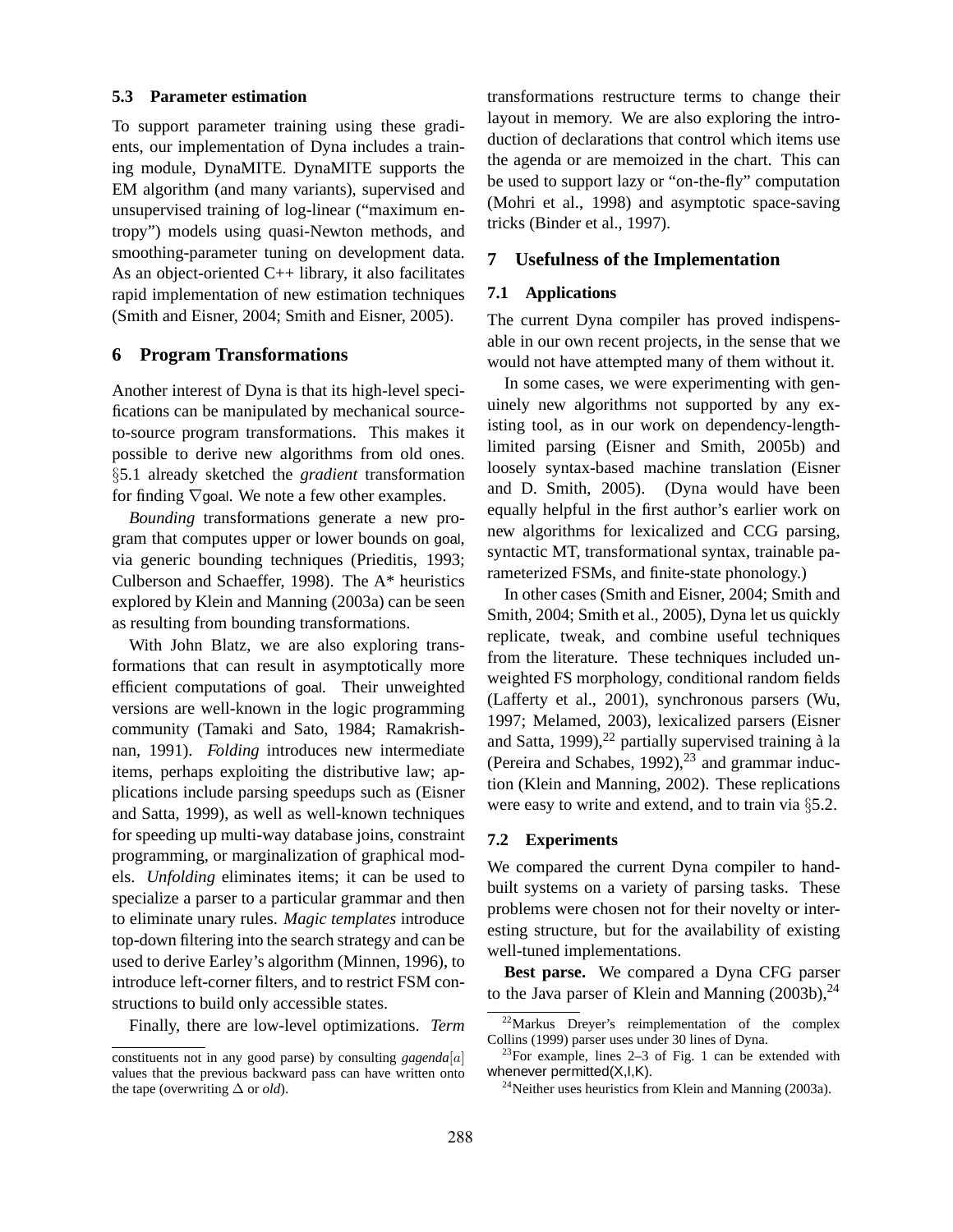

Figure 5: Dyna CKY parser vs. Klein & Manning hand-built parser, comparing runtime.



Figure 6: Dyna CKY parser vs. C++PARSE, a similar handbuilt parser. The implementation differences amount to storage and indexing and give a consistent 5-fold speedup.

on the same grammar. Fig. 5 shows the results. Dyna's disadvantage is greater on longer sentences—probably because its greater memory consumption results in worse cache behavior.<sup>25</sup>

We also compared a Dyna CKY parser to our own hand-built implementation, C++PARSE. C++PARSE is designed like the Dyna parser but includes a few storage and indexing optimizations that Dyna does not yet have. Fig. 6 shows the 5 fold speedup from these optimizations on binarized-Treebank parsing with a large 119K-rule grammar. The sharp diagonal indicates that  $C++PARSE$  is simply a better-tuned version of the Dyna parser.

These optimizations and others are now being incorporated into the Dyna compiler, and are expected

|                       | 99%  |        | 99.99% |        |
|-----------------------|------|--------|--------|--------|
| uniform               | 89.3 | (4.5)  | 90.3   | (4.6)  |
| after 1 EM iteration  | 82.9 | (6.8)  | 85.2   | (6.9)  |
| after 2 EM iterations | 77.1 | (8.4)  | 79.1   | (8.3)  |
| after 3 EM iterations | 71.6 | (9.4)  | 73.7   | (9.5)  |
| after 4 EM iterations | 66.8 | (10.0) | 68.8   | (10.2) |
| after 5 iterations    | 62.9 | (10.3) | 65 በ   | (10.5) |

Table 1: Early stopping. Each row describes a PCFG at a different stage of training; later PCFGs are sharper. The table shows the percentage of agenda runtime (mean across 1409 sentences, and standard deviation) required to get within 99% or 99.99% of the true value of goal.

to provide similar speedups, putting Dyna's parser in the ballpark of the Klein & Manning parser. Importantly, these improvements will speed up existing Dyna programs through recompilation.

**Inside parsing.** Johnson (2000) provides a C implementation of the inside-outside algorithm for EM training of PCFGs. We ran five iterations of EM on the WSJ10 corpus<sup>26</sup> using the Treebank grammar from that corpus. Dyna took 4.1 times longer.

**Early stopping.** An advantage of the weighted agenda discipline (§4.2) is that, with a reasonable priority function such as an item's inside probability, the inside algorithm can be stopped early with an estimate of goal's value. To measure the goodness of this early estimate, we tracked the progression of goal's value as each sentence was being parsed. In most instances, and especially after more EM iterations, the estimate was very tight long before all the weight had been accumulated (Table 1). This suggests that early stopping is a useful training speedup.

**PRISM.** The implemented tool most similar to Dyna that we have found is PRISM (Zhou and Sato, 2003), a probabilistic Prolog with efficient tabling and compilation. PRISM inherits expressive power from Prolog but handles only probabilities, not general semirings (or even side conditions).<sup>27</sup> In CKY parsing tests, PRISM was able to handle only a small fraction of the Penn Treebank ruleset (2,400 highprobability rules) and tended to crash on long sentences. Dyna is designed for real-world use: it consistently parses over  $10\times$  faster than PRISM and scales to full-sized problems.

**IBAL** (Pfeffer, 2001) is an elegant and powerful language for probabilistic modeling; it generalizes Bayesian networks in interesting ways.<sup>28</sup> Since

<sup>&</sup>lt;sup>25</sup>Unlike Java, Dyna does not yet decide automatically when to perform garbage collection. In our experiment, garbage collection was called explicitly after each sentence and counted as part of the runtime (typically 0.25 seconds for 10-word sentences, 5 seconds for 40-word sentences).

<sup>&</sup>lt;sup>26</sup>Sentences with  $\leq$ 10 words, stripping punctuation.

 $27$ Thus it can handle a subset of the cases described by Goodman (1999), again by building the whole parse forest.

 $^{28}$ It might be possible to implement IBAL in Dyna (Pfeffer,